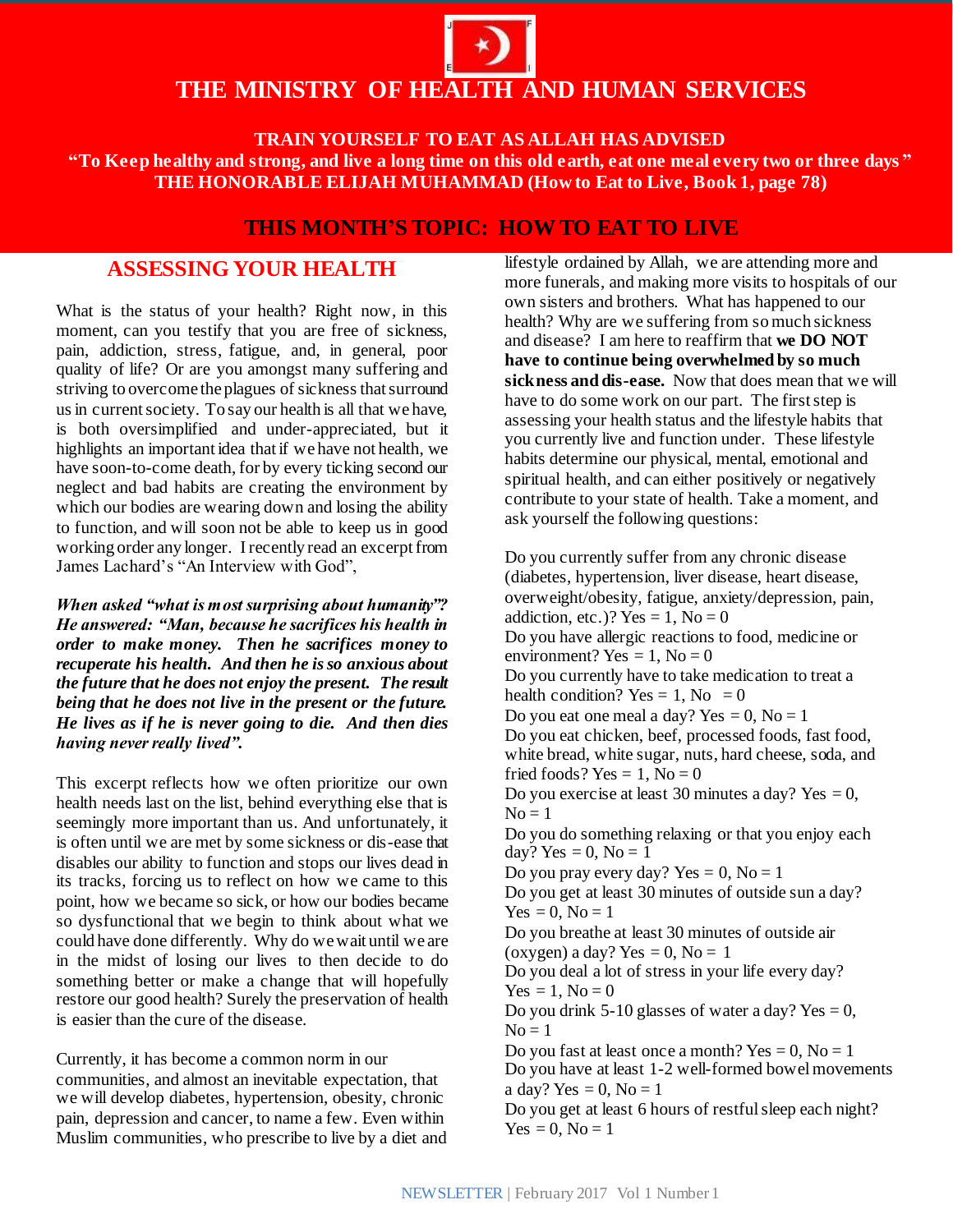Do you feel tired every day? Yes  $= 1$ , No  $= 0$ Do you feel angry, sad, anxious, depressed or worried most of the day? Yes  $= 1$ , No  $= 0$ Do you have a good/happy/positive family life? Yes  $= 0$ ,  $No = 1$ Do you live in a safe place? Yes  $= 0$ , No  $= 1$ Do you have enough money to support yourself?  $Yes = 0, No = 1$ 

Add up your score and see where your health status falls in your life:

#### **0-5 Low priority 6-10 Medium priority 11-15High Priority 16-20 Essential Priority**

As the people of God, we must find discipline, forgiveness, mercy, grace, and most of all COURAGE, to strengthen the WILL that will help us change the status of our health and our lives, while living amongst so much temptation and messaging that tells us to do otherwise. In **How to Eat to Live: Book 1**, The **Honorable Elijah Muhammad** says,

*"The Bible says that He will give us more life abundantly, but He demands strict obedience to His Will. There is no way of prolonging the life of human beings or any other life unless it begins with restrictions of the foods which sustain life, the right kinds of food and the proper time when it should be taken into our bodies. Jehovah"* 

Abundant life, requires good health. But what is good health? Good health means the proper and coordinated functioning of all cells, tissues, and organs of the body so that the body may continue manifesting life energy within the human being. This requires that the cells, tissues and organs receive the proper fuel (proper food, air, water and spirit), rid to rid itself of toxic buildup (avoiding toxins and poisons, cleansing through prayer, fasting, exercise, etc), normal use (study, exercise, and work), and rest (sleep, meditation, prayer). Neglecting the necessities of the body results in the weakening and eventual dysfunction of one part of the body, which then impacts the entire body and leads to the eventual breakdown and dysfunction of the entire body. This can be compared to the operation of a machine, if any one part of the machine malfunctions, or its parts wear away from lack of proper maintenance, such as repair, oil, etc., then the machine breaks down, gets stuck, builds dust and rust, and stops functioning. In this present day, it is time like none other, for us *all* to take stock in the status of our health, attend to our needs, eliminate any negative lifestyle habits and implement positive and restorative lifestyle habits. We

must eat proper food and drink - both physically, mentally and spiritually, breathe clean air, exercise our minds and bodies, and think proper thoughts. We must remember that the food you eat, whether it is physical, mental or spiritual, can be either the safest and most powerful form of medicine, or the slowest form of poison. Let's get away from the poisons that are being offered to us in this present world, and adopt the diet and lifestyle that God has given to us. Let's get healthy, so we may have life and have it more abundantly. What is the first step? Go back to the basics. Pick up your **"How to Eat to Live**" book, say a prayer, and follow the way of life. It's a beautiful and life-fulfilling journey.



*Dr. Hanifah T. Muhammad, NMD, MPH, MSOM, CLC Ministry of Health and Human Services*

*Phoenix, AZ, Western Region*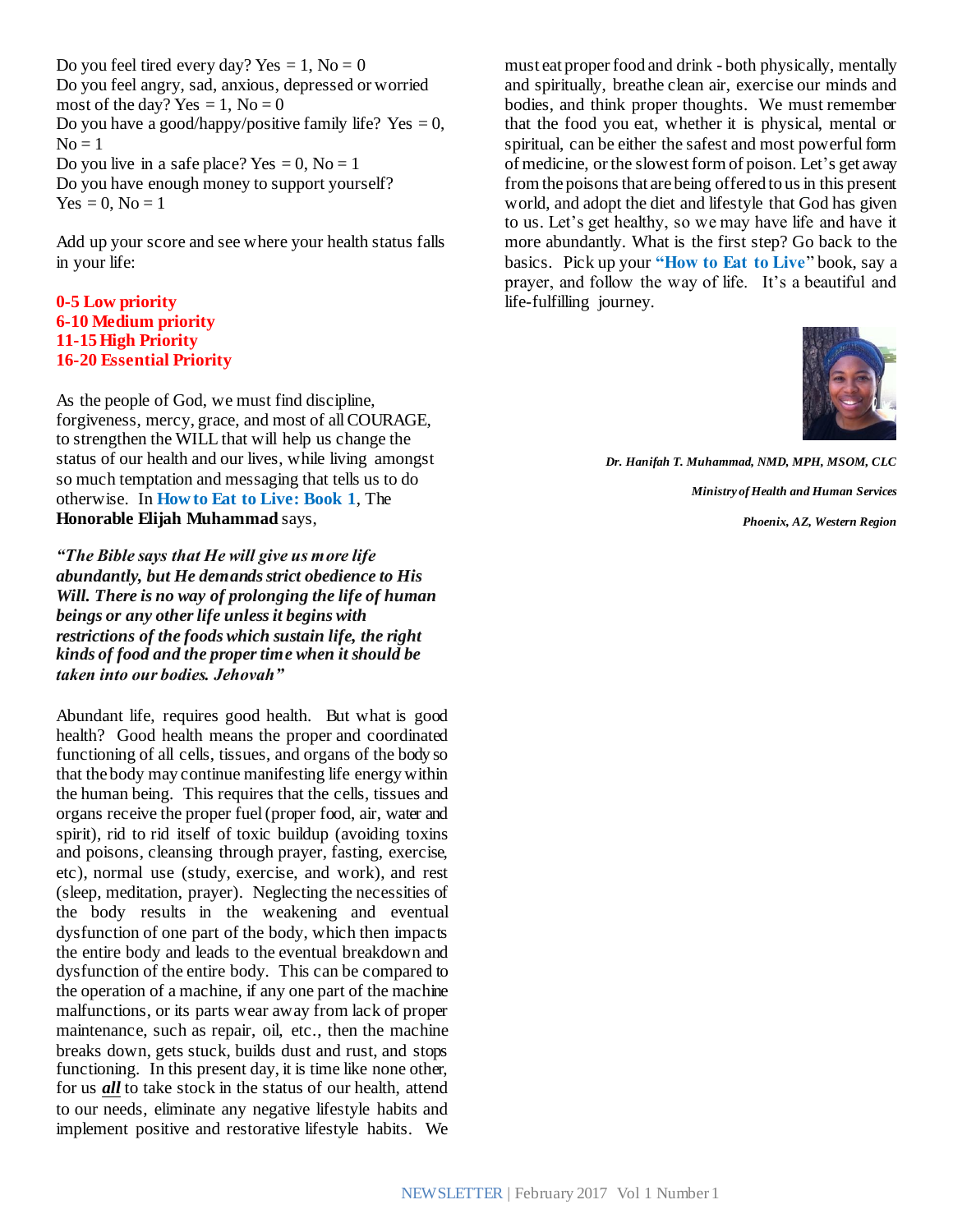### **POVERTY AND POOR HEALTH**



 The concept of 'eating healthy' is nothing new, that is, if eating healthy refers to eating a balanced diet, which, of course includes fresh fruits and vegetables and drinking pure milk and water. **The Teachings of The Most Honorable Elijah Muhammad** dictate that eating to live, aka, eating healthy, also means eating the right foods at the right times. Seems simple enough, right? Sometimes things are not always so simple.

The health status of those living inside America is on a steady decline. The prevalence rates of heart disease, Type 2 diabetes, obesity and cancer is highest among Blacks, Latinos and Native Americans: The U.S. population is currently 325,549,458 (Worldometers 2017) and according to the American Diabetes Association, 13.2% (3,405,600) of Blacks; 12.8 % (3,302,400) of Latinos and 15.9% (128,800) of Native Americans have been diagnosed with Type 2 diabetes. The data for heart disease is just as alarming. Of all reported cases of deaths in the U.S. associated with heart disease, Blacks and Latinos lead the pack at 23.8% and Native Americans at 18.4%. Amazingly enough, the real culprit contributing to the state of poor health of the Original People is lack of access to quality food and poverty.

According to the 2015 Report on Food & Nutrition published by Economic Research Services (2016), 42.2 million U.S. households are food insecure. To be food insecure means that an individual or family is not able to purchase quality food that will sustain & maintain health on a regular basis.



Source: Calculated by ERS, USDA, using data from the December 2015 Current<br>Population Survey Food Security Supplement.

**Lin** ployment rates, by race, and Hispanic or Latino ethnicity, 1975–2010



Rising unemployment rates continue to cause federal poverty levels to shift. This literally translates into families making \$15K to \$25K less per year than what is needed to 'just get by' with the essentials—food, shelter, clothing, transportation and essentials.

Increased poverty combined with food insecurity and full service grocery store closures leave the poor with seemingly no other feasible solution than to purchase the cheapest foods available. Unfortunately, for many in the inner cities of America, that means shopping at convenient dollar stores or (dare I say it) fast food restaurants  $\otimes$ 

What a sad state of condition we are in where it is cheaper to feed a family of 4 at McDonald's or Burger King than it is to purchase good wholesome food. Under these circumstances, it is no wonder then that the people are dying at an alarming rate from medical conditions that are preventable.

To curtail and reverse the process of illness and disease of our people, we must pool our resources and do for self. Community based gardens and Farmers Markets are great, but soon, will we be able to depend on these? With the advent of GMOs, food products which include but is not limited to, rice made from plastic, chicken that may not be chicken, and eggs manufactured in a laboratory—where do we turn? Simple. *We turn to Allah (God) and ourselves!!* Log onto the Economic Blueprint website at *(*[www.economicblueprint.org](http://www.economicblueprint.org/)*)* to learn more about how we can work together to not only end poverty and want, but also how to save the lives of our families by learning **How To Eat To Live**.



*Anissa Muhammad MPH, MS, HES Ministry of Health and Human Services Los Angeles, Western Region*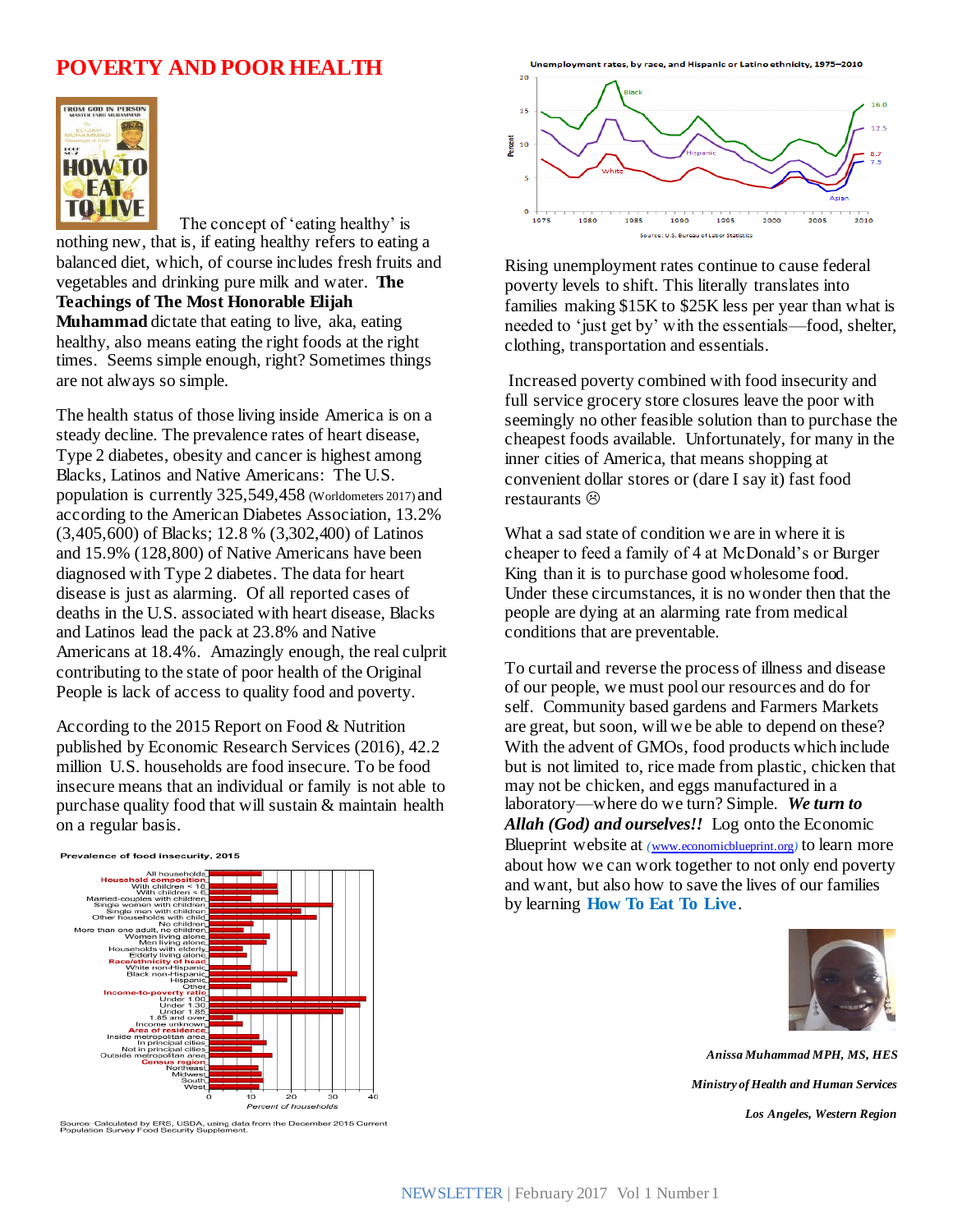## **NUTRITION AND BEHAVIOR**

One of the greatest sins being committed today is that of the 'more often than not' misdiagnosis of attention deficit disorder and attention deficit hyperactive disorder. When you look at most youngsters in our communities, you may find them to be hyped up on sugar (or so we assume), disrespectful, violent, noisy, misbehaving, lying, stealing and just 'plain ole' acting other than themselves. Some of us may even find ourselves thinking "OMG, where is his mother!" or the infamous "what is the matter with you?" Let's take a look at that last question—what is the matter with you the words denote that a problem exists somewhere that needs to be addressed or solved. For the most part, the problem that exists is in the diet. The diet is the cause; the child' behavior is the effect.



This is a picture of the human brain and Allah (God) saw fit to cause this most valuable organ to develop first as it is what calls the other body systems into existence. Because of this it is important that the brain gets fed the proper food. Now imagine the average female (no matter the color, ethnicity or religion), eating artificial and processed foods throughout her life and then feeding the same types of foods to her unborn child. What effect are these chemical laden foods having on the body systems, and most importantly, what impact is it having on the brain development of the fetus?

In a society of fast food and convenience 'cooking' (if you want to call it that), sugar, sugar substitutes, food additives and preservatives, there is the prevailing thought that the Food and Drug Administration (FDA) wouldn't knowingly allow harmful chemicals into the food supply. Think again. People living in America are consuming mass quantities of food products void of nutrients, that literally cause the onset of illness and disease, and these acts of genocide are condoned by the United States government.

In his monumental books**, How to Eat to Live, Books 1 and 2**, **The Most Honorable Elijah Muhammad** writes in **Book 1, page 107**, **paragraph 4** that *"the use of fluoride, chloride and sodium is virtually poison and killing us all." He further states that "these chemicals have a bad effect on our brains and our reproductive organs."* The Messenger of Allah to us all consistently teaches us that proper diet is a precursor to proper brain, nervous system and reproductive development. Since the publishing of his books in 1967 and 1972, other scientists have studied his writings and have discovered specific scientific evidence that connects the dots.



Taken further, in her article entitled "Violent Behavior: A Solution in Plain Sight," (April 2013) Dr. Sylvia Onusic discusses, at length, the correlation of proper nutrition and the specific vitamin deficiencies that contribute to confusion, irrational thought processes, and violence.

Vitamin A deficiencies, for example, often result in poor brain development and problems with spatial learning and memory. Vitamin B deficiencies are associated with severe psychoses, anxiety, depression, hyperactivity and insomnia. Other neurological effects caused by Vitamin B deficiencies affect the hypothalamus, an area of the brain that is responsible for impulse control. Lack of Vitamin  $B_1$  can include confusion, memory loss and irritability. Scientists have also proven that there is a correlation between Vitamin B<sup>12</sup> deficiencies and irrational behavior, poor concentration, and severe agitation. Minerals, the counterpart of the vitamin, can also contribute to severe mental imbalances. Low levels of magnesium are related to aggressive behaviors and other neurological conditions and zinc deficiencies may be attributed to heightened anger, aggression and other hostile behaviors (Onusic 2013) especially if a Vitamin A deficiency is also present.

It is absolutely amazing how blessed we, the followers of **The Most Honorable Elijah Muhammad are!** We have had the knowledge and wisdom about nutrition for proper brain and body development at our fingertips for decades and we are witness bearers that what he is teaching us about **How to Eat to Live** is right and exact!

**The Most Honorable Elijah Muhammad** said it best in **How to Eat to Live, Book 2, page 25**:

*"THERE IS NO COMMON SICKNESS THAT CANNOT BE HEALED BY PROPER EATING OF THE RIGHT FOODS."*



*Anissa Muhammad MPH, MS, HES Ministry of Health and Human Services Los Angeles, Western Region*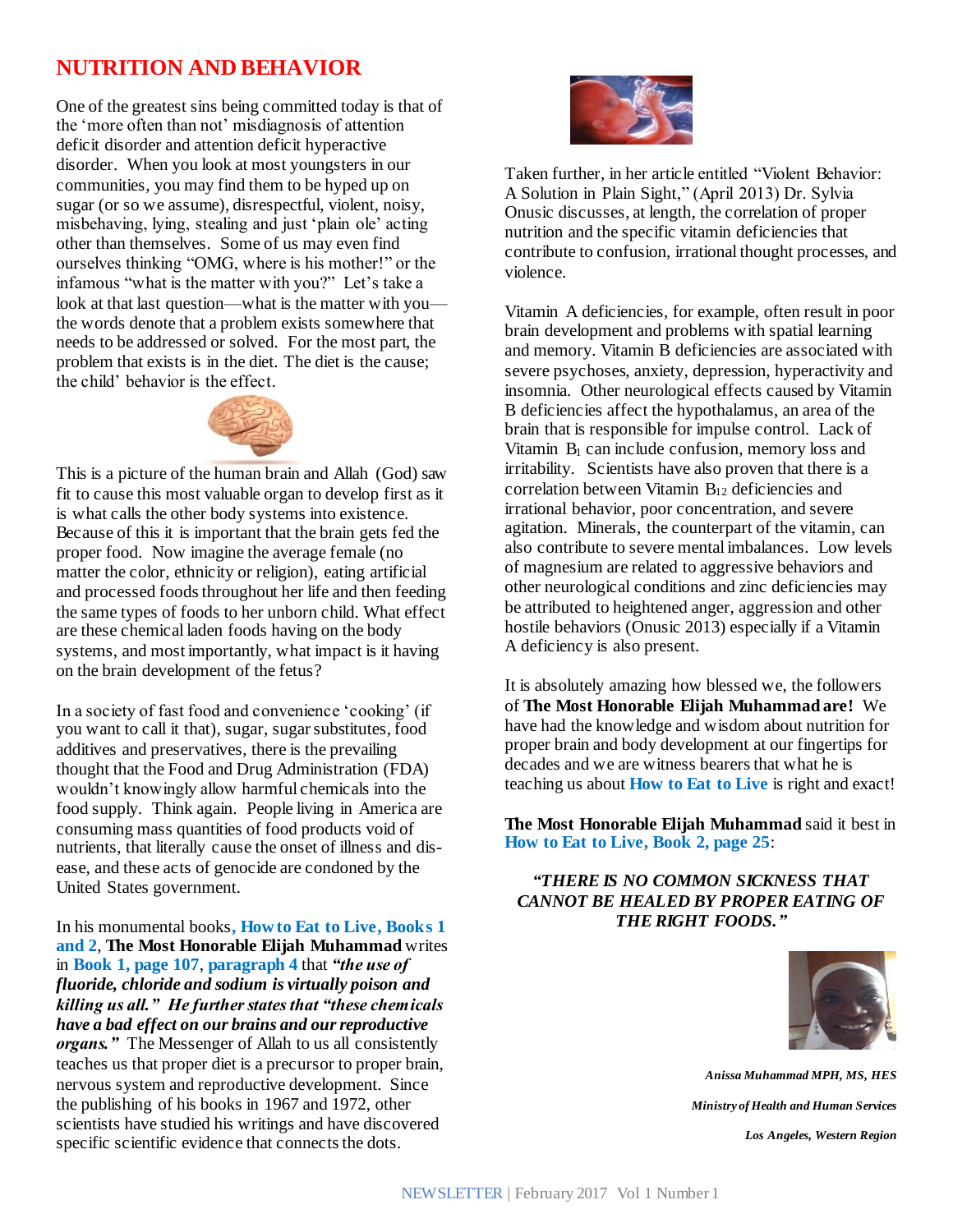#### **SURVIVAL PREPAREDNESS TIP OF THE MONTH**

The Honorable Elijah Muhammad warns that there may be a time that we cannot leave our homes. He warns that we should store up food, water, and supplies in our homes for 2-3 weeks (21 gallons/per person) to 2-3 months (90 gallons/per person) because we may find ourselves locked down for a while.



For example, a few days after the earthquake in Haiti this is how the government brought food/water/supplies to the people--by dropping it out of helicopters like this. If you don't prepare/stock up today, you, too, may find yourself waiting for a helicopter to drop food in your neighborhood so you can feed your family. If you don't think something like this would ever happen in America, go back to the 1994 Northridge quake--the exact same thing happened to areas that were cut off because the freeways were destroyed.



I have found that there are always people on Craigslist selling these used from \$10 - 30 bucks. just make sure they are food grade, meaning they were not used for storing motor oil previously. Just go on Craigslist and pick your city, and in search type "55 gallon water barrel/or drum" (food grade). You can also do a google search for used "55 gallon water drums" in your city. Also, check with your local pop/soda bottling plants- they use these for storing the syrup. Some places I have heard give them away while others charge \$10. Since more and more people are starting to buy them they are selling more. These soda/pop plants usually have to pay a company to haul them away. Get as many as you can, clean them out good with bleach water, and fill them up. We not only need water for drinking, but we need water for cooking, cleaning, etc. If we can find some 55 gallon barrels and fill them with water now, we will have that extra water when that day comes where our water supply



is cut off. And Remember, if you fill up TWO 55 gallon water containers, that is enough water, for one person, for THREE MONTHS. If you find some in your area will you please let me know so I can inform others in your area where to find them? Thank you

WHEN you get these 55

gallon barrels, be sure to put them exactly where you will store them BEFORE you fill them with water. These things will weigh more than 450lbs after you fill them with water making it very hard to move. Put it where you are going to store it, then fill it with a hose or something. And do not fill it all the way to the top. Leave a little room, just in case you go through a FREEZE, the water will have room to expand without cracking the barrel open. Also Remember to NEVER store our water directly on the concrete. There are deadly chemicals in the concrete that will leech through plastic and contaminate our water. Always put some kind of barrier between the cement and your plastic water container. If we get two of these for every member of our family, we will have three months of water for every member of our home. And Remember to get a pump to

get the water out. If we wait until there is a "Disaster" to rush out and go and find water, it will be very hard for us. After a Major Disaster, the very first shelf to go empty is water. If you have



children, if you want to live, consider stocking up on water for yourself and your family. If you don't think you have the room where you live to store 3 months worth of water for every person in your home, IMAGINE life after a Major Disaster when you run completely out of fresh water. What in your home would you trade then for some fresh clean water? There is room.

*-Excerpt from "Surviving the Destruction Hereafter", by Bro. Michael Muhammad, Phoenix, AZ*